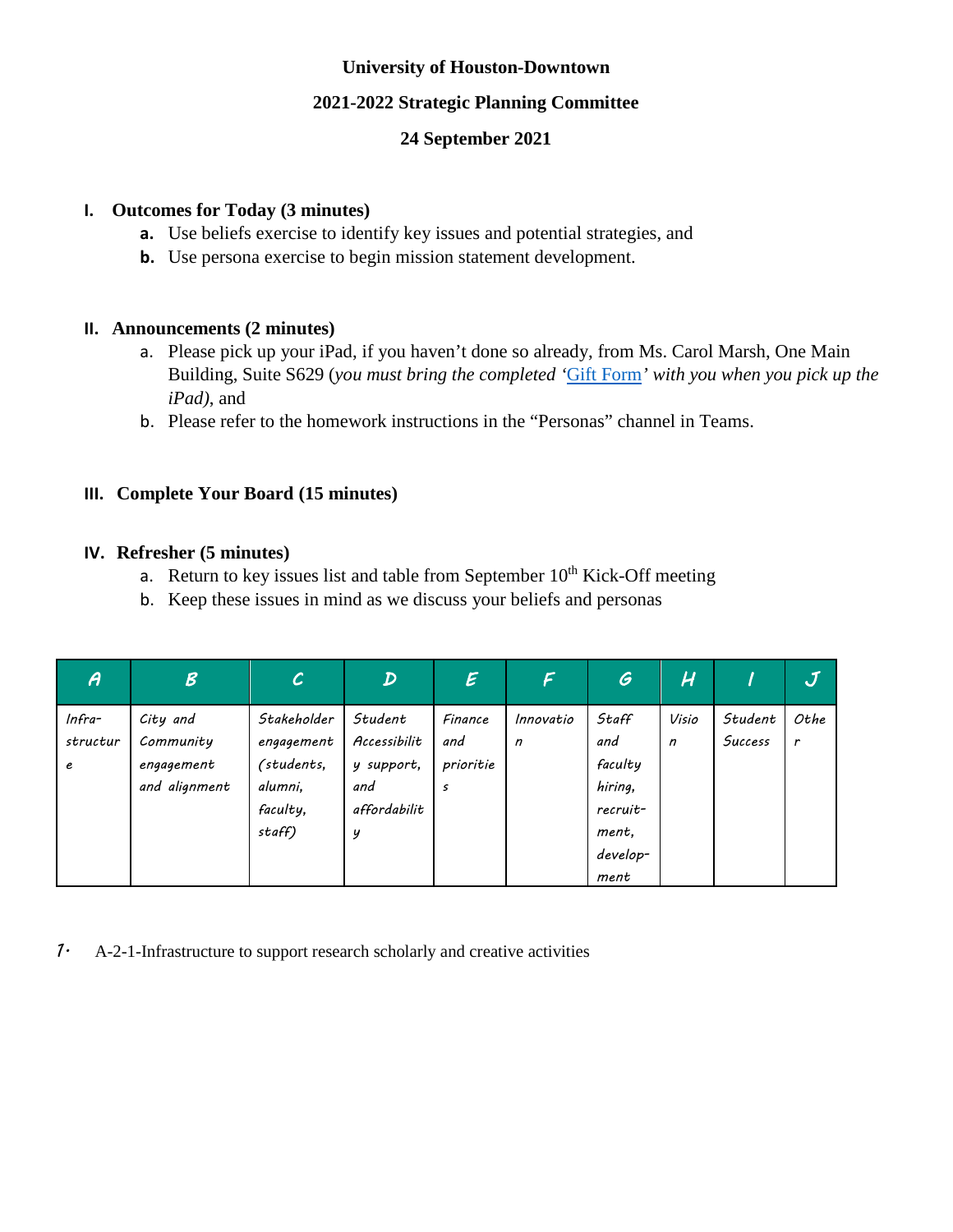- 2. B-2-More engagement with community partners and local governmental leaders
- 3. B-Aligning ourselves with the goals of Houston
- 4. B-Community engagement
- 5. B-Engage Businesses, Municipalities, and Organizations in University to Career Pathways for Community & University-wide Success
- 6. E-Engaging business units
- 7. B-Take the actions we need to take in the larger community to serve their needs
- 8. B-University seen by local community as a go-to place; low-cost programs
- 9. C/H-Ways of supporting students, faculty, staff recruitment, retention, and success
- 10. C-2-More student engagement in sponsored programs and research activities
- 11. C-Alumni and teacher input at all levels
- 12. I-Inclusion of transfer students
- 13. C-More family engagement
- 14. I-More student engagement; having voice of the students
- 15. D-Accessibility and affordability
- 16. D-Admittance assistance
- 17. D-Aligning budget and allocations with our university priorities
- 18. E-Facilitating and sharpening our intention and prioritizing investments/communication
- 19. E-Funding appropriated to the priorities
- 20. E-Funding mechanism that supports all 4 institution compass points
- 21. E-Funding mechanisms ensure success for plan
- 22. E-Low-cost programs that meet industry needs.
- 23. F-Concrete way to talk about continuing to be innovative and not be afraid to make changes
- 24. F-Innovative education strategies that expand critical thinking and readiness for  $21<sup>st</sup>$  century marketing
- 25. G-Creating a culture of excellence and growth for our staff, academic and professional development
- 26. H-Crystalize around a vision 10- 20- 50-years down the road
- 27. H-Education justice
- 28. H-Equity
- 29. H-Seeing through our school of excellence focused on equity mindedness
- 30. H-Sharpen UHD's intention of identity, purpose, mission and communicate why UHD matters
- 31. H-Vision for UHD; thinking bigger about our space as a community leader
- 32. I-Increasing support for students achieving their graduation goals
- 33. I-Keep the theme of empathy deeply ingrained our work
- 34. I-Opportunity for part-time students (eg, scholarships)
- 35. I-Student success
- 36. I-Student success, graduation, and career success
- 37. I-Student success
- 38. I/J-Admissions assistance (e.g., operational, customer service)
- 39. J-Sustainability and climate resilience

#### **V. Beliefs Diagrams: Determining Who We Are Now (25 minutes)**

- **a.** Share your Beliefs Diagrams with your group
- **b.** What one or two important beliefs (on the sticky notes) from any of the diagrams capture how you think about UHD?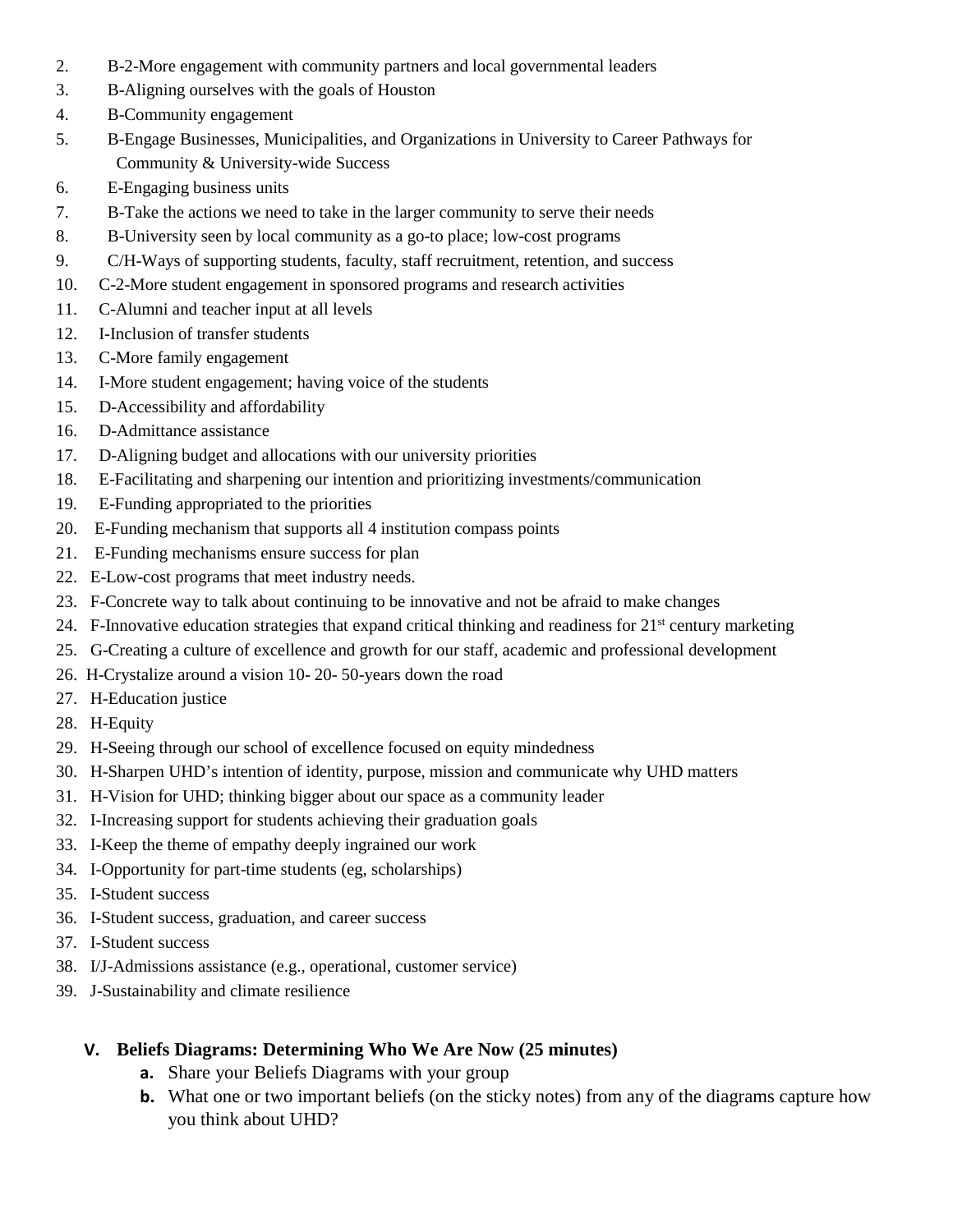**c.** Either type in those beliefs or move the sticky notes from the diagrams to the pertinent column on the table.

| Public | Urban | <b>MSI/HSI</b> | University |
|--------|-------|----------------|------------|
|        |       |                |            |
|        |       |                |            |
|        |       |                |            |
|        |       |                |            |

#### **VI. Potential themes for the mission statement 20 minutes)**

- a. Identify recurring themes (ideas that are repeated even with variations) on the table
- **b.** What one or two things from each column do you want to see reflected in the mission statement?

#### **VII.Break (10 minutes)**

#### **VIII. What we would like to be (25 minutes)**

- a. On sticky notes, for each question below write one or two responses concerning UHD's future success
	- 1. What will be some of UHD's specific accomplishments?
	- 2. What kind of education will it provide?
	- 3. How will it partner with the city?
	- 4. What will UHD's facilities look like?
	- 5. What will be its financial status?
	- 6. What will its staff and faculty look like?
	- 7. What will people know the university for?
- b. What barriers are keeping us from being these things?
- c. What strategies can we adopt to overcome these barriers?

#### **IX. Leadership Strategies' definition of a mission statement (5 minutes)**

- a. What do we do?
- b. For whom do we do it?
- c. How do they benefit from what we do?

#### **X. Sample Mission Statements (10 minutes)**

- a. <https://www.ccny.cuny.edu/about/mission>
- b. <https://uh.edu/about/mission/>